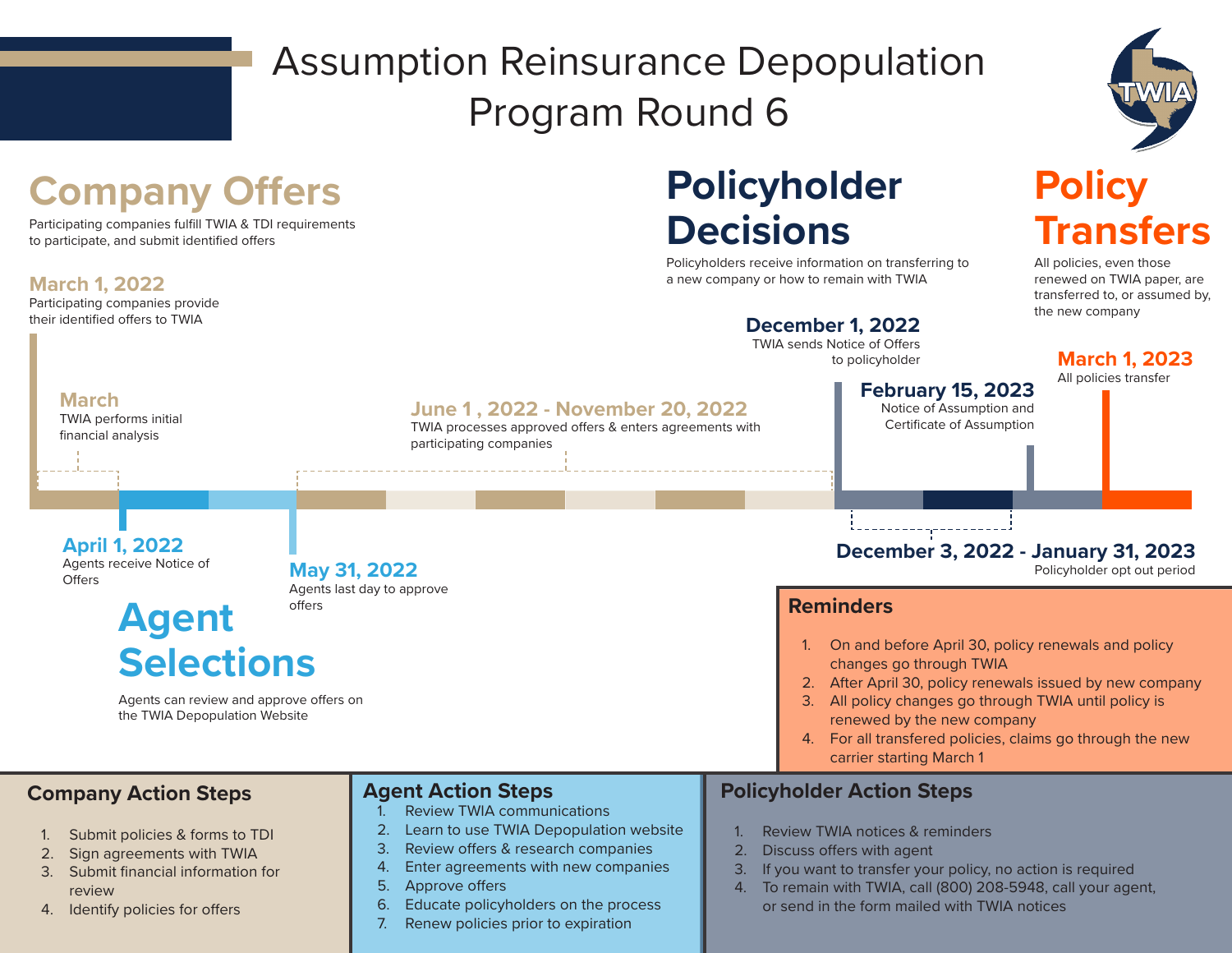# Assumption Reinsurance Depopulation Program Round 5



**Policy** 

All policies, even those renewed on TWIA paper, are

**Transfers**

### **Company Offers**

Participating companies fulfill TWIA & TDI requirements to participate, and submit identified offers

#### **March 1, 2021**

Participating companies provide their identified offers to TWIA

## **Policyholder Decisions**

Policyholders receive information on transferring to a new company or how to remain with TWIA



- 1. Submit policies & forms to TDI
- 2. Sign agreements with TWIA
- 3. Submit financial information for review
- 4. Identify policies for offers
- 1. Review TWIA communications
- 2. Learn to use TWIA Depopulation website
- 3. Review offers & research companies
- 4. Enter agreements with new companies
- 5. Approve offers
- 6. Educate policyholders on the process
- 7. Renew policies prior to expiration

- Review TWIA notices & reminders
- 2. Discuss offers with agent
- 3. If you want to transfer your policy, no action is required
- 4. To remain with TWIA, call (800) 208-5948, call your agent, or send in the form mailed with TWIA notices